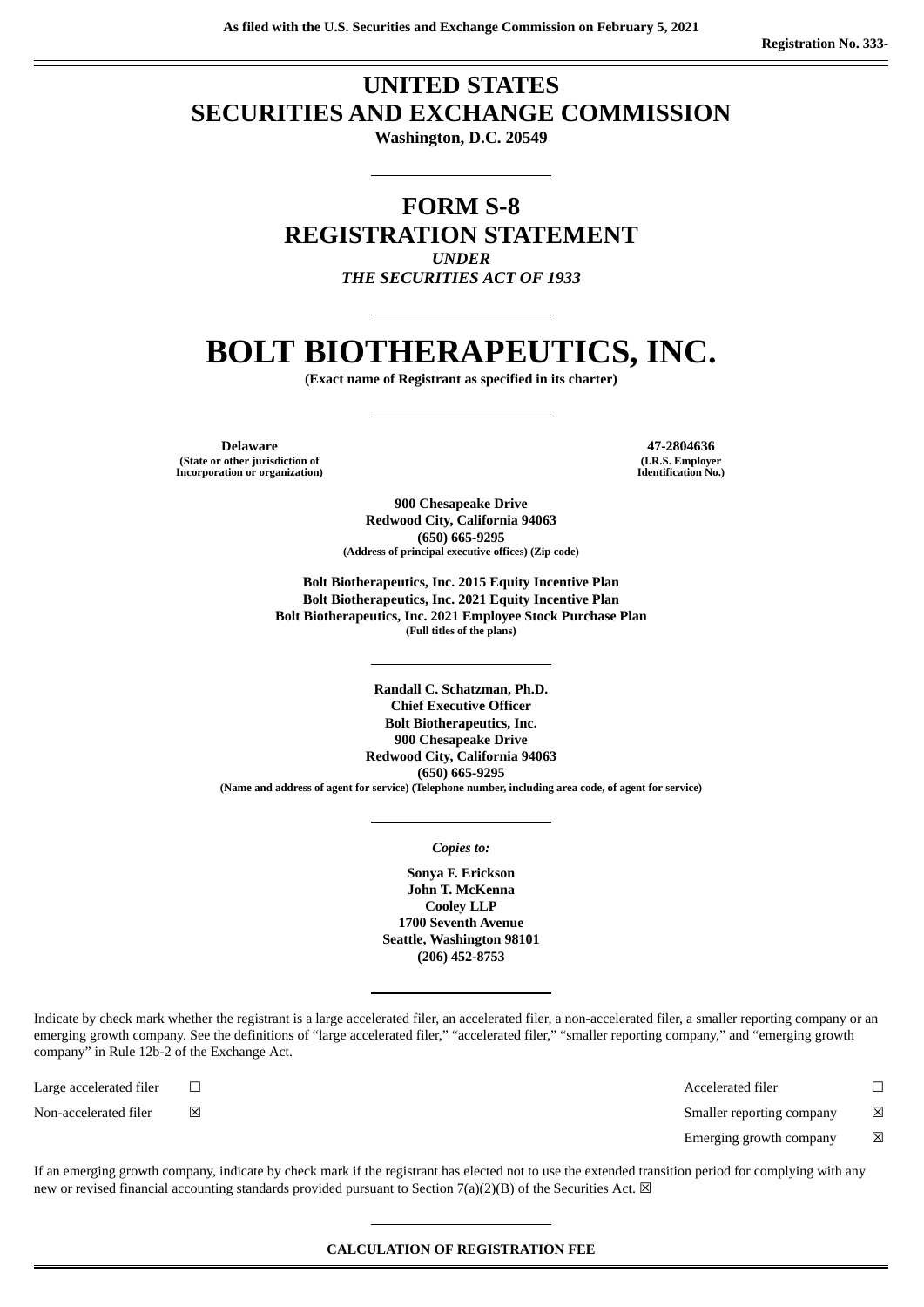| <b>Title of Securities</b><br>to be Registered | <b>Amount</b><br>to be<br>Registered (1) | Proposed<br>Maximum<br><b>Offering Price</b><br>per Share | Proposed<br>Maximum<br>Aggregate<br><b>Offering Price</b> | <b>Amount of</b><br><b>Registration Fee</b> |
|------------------------------------------------|------------------------------------------|-----------------------------------------------------------|-----------------------------------------------------------|---------------------------------------------|
| Common Stock, par value \$0.00001 per share    |                                          |                                                           |                                                           |                                             |
| -2021 Equity Incentive Plan                    | 8,075,000(2)(3)                          | \$20.00(7)                                                | \$161,500,000                                             | \$17,620                                    |
| - 2021 Employee Stock Purchase Plan            | 420,000(4)(5)                            | \$17.00(8)                                                | \$7,140,000                                               | \$779                                       |
| -2015 Equity Incentive Plan (Options)          | 3,852,881 (6)                            | \$3.20(9)                                                 | \$12,329,220                                              | \$1,346                                     |
| Total                                          | 12,347,881                               |                                                           | \$180,969,220                                             | \$19,745                                    |

(1) Pursuant to Rule 416(a) promulgated under the Securities Act of 1933, as amended (the "*Securities Act*"), this Registration Statement shall also cover any additional shares of the Registrant's common stock that become issuable under the Registrant's 2021 Equity Incentive Plan (the "*2021 Plan*"), the Registrant's 2021 Employee Stock Purchase Plan (the "*2021 ESPP*") and the Registrant's 2015 Equity Incentive Plan, as amended (the "*2015 Plan*"), by reason of any stock dividend, stock split, recapitalization, or other similar transaction effected that results in an increase to the number of outstanding shares of Registrant's common stock, as applicable.

- (2) Represents 4,200,000 shares of the Registrant's common stock reserved for future issuance pursuant to stock options, restricted stock unit awards ("*RSUs*") and other awards under the 2021 Plan, plus up to a maximum of 3,875,000 shares of the Registrant's common stock that are subject to awards outstanding under the 2015 Plan that are forfeited, terminate, expire or are otherwise not issued.
- (3) The number of shares reserved for issuance under the 2021 Plan will automatically increase on January 1st each year, starting on January 1, 2022, and continuing through January 1, 2031, by the lesser of (a) five percent (5%) of the total number of shares of the Registrant's common stock outstanding on December 31st of the immediately preceding calendar year and (b) a number of shares determined by the Registrant's board of directors.
- (4) Represents shares of the Registrant's common stock reserved for future issuance under the 2021 ESPP.
- (5) The number of shares reserved for issuance under the 2021 ESPP will automatically increase on January 1st of each year, starting on January 1, 2022 and continuing through January 1, 2031, by the lesser of (a) one percent (1%) of the total number of shares of the Registrant's capital stock outstanding on December 31st of the preceding calendar year, (b) 840,000 shares of common stock or (c) a number of shares determined by the Registrant's board of directors.
- (6) Represents shares of the Registrant's common stock issuable upon exercise of stock options outstanding under the 2015 Plan as of the date of this Registration Statement. Any stock awards outstanding under the 2015 Plan that are forfeited, terminate, expire or are otherwise not issued will become available for issuance as shares of the Registrant's common stock under the 2021 Plan, subject to the maximum limit set forth in the 2021 Plan.
- (7) Estimated in accordance with Rule 457(h) solely for the purpose of calculating the registration fee on the basis of (a) the weighted-average exercise price for outstanding options granted pursuant to the 2021 Plan as of the date of this Registration Statement and (b) the initial public offering price of \$20.00 per share of common stock as set forth in the Registrant's Registration Statement on Form S-1, as amended (File No. 333-252136), declared effective on February 4, 2021, with respect to the balance of the shares to be registered pursuant to the 2021 Plan. The chart below details the calculations of the registration fee:

| <b>Securities</b>                                                                      | <b>Number of Shares of</b><br><b>Common Stock</b> | <b>Offering Price</b><br><b>Per Share</b> | <b>Aggregate Offering</b><br>Price/<br><b>Registration Fee</b> |
|----------------------------------------------------------------------------------------|---------------------------------------------------|-------------------------------------------|----------------------------------------------------------------|
| Common Stock, par value \$0.00001 per share, issuable upon the exercise of outstanding |                                                   |                                           |                                                                |
| options granted under the 2021 Plan                                                    | 1.253.950                                         | \$20.00(7)(a)                             | \$25,079,000                                                   |
| Common Stock, par value \$0.00001 per share, reserved for future grant under the 2021  | 6.821.050                                         | \$20.00(7)(b)                             | \$136,421,000                                                  |
| <b>Proposed Maximum Aggregate Offering Price:</b>                                      |                                                   |                                           | \$161,500,000                                                  |
| <b>Registration Fee:</b>                                                               |                                                   |                                           | \$17,620                                                       |

(8) Estimated in accordance with Rule 457(h) solely for the purpose of calculating the registration fee on the basis of the initial public offering price of \$20.00 per share of common stock as set forth in the Registrant's Registration Statement on Form S-1, as amended (File No. 333-252136), declared effective on February 4, 2021, multiplied by 85%, which is the percentage of the price per share applicable to purchases under the 2021 **ESPP.** 

Estimated in accordance with Rule 457(h) solely for the purpose of calculating the registration fee on the basis of the weighted-average exercise price for outstanding options granted pursuant to the 2015 Plan.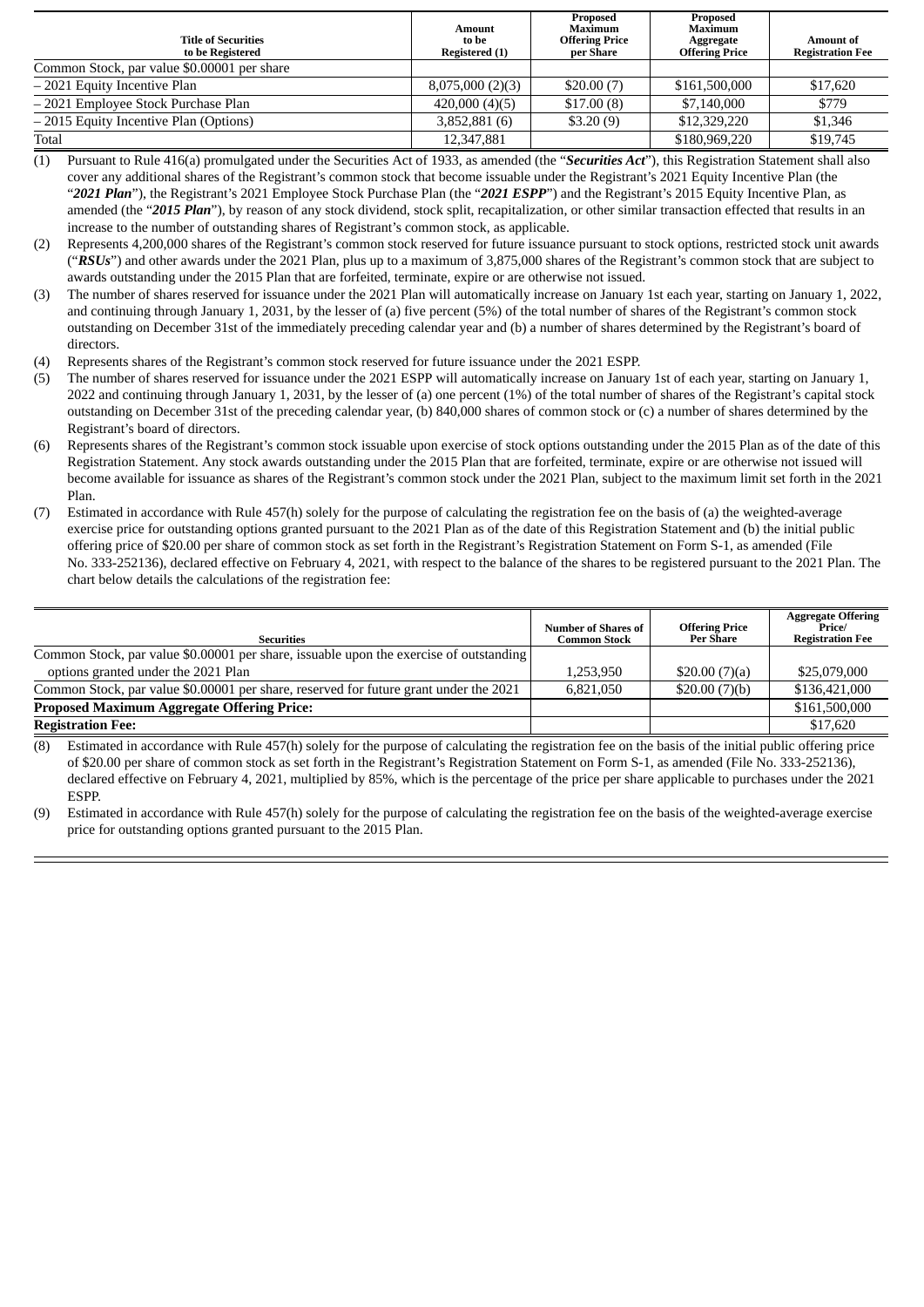#### **PART II**

#### **ITEM 3. INCORPORATION OF CERTAIN DOCUMENTS BY REFERENCE**

The following documents filed by Bolt Biotherapeutics, Inc. (the "Registrant") with the Securities and Exchange Commission are incorporated by reference into this Registration Statement:

(a) The Registrant's prospectus filed on February 5, 2021 pursuant to Rule [424\(b\)](http://www.sec.gov/Archives/edgar/data/1641281/000119312521030767/d58029d424b4.htm) under the Securities Act of 1933, as amended (the "Securities Act") relating to the Registration Statements on Form S-1 (File Nos. 333-252136 and 333-252762), which contains audited financial statements for the Registrant's latest fiscal year for which such statements have been filed.

(b) The description of the Registrant's common stock which is contained in a registration statement on [Form](http://www.sec.gov/Archives/edgar/data/1641281/000119312521025784/d38933d8a12b.htm) 8-A filed on February 2, 2021 (File No. 001-39988) under the Securities Exchange Act of 1934, as amended (the "Exchange Act"), including any amendment or report filed for the purpose of updating such description.

(c) All other reports and documents subsequently filed by the Registrant pursuant to Sections 13(a), 13(c), 14 and 15(d) of the Exchange Act (other than Current Reports furnished under Item 2.02 or Item 7.01 of Form 8-K and exhibits furnished on such form that relate to such items) on or after the date of this Registration Statement and prior to the filing of a post-effective amendment to this Registration Statement which indicates that all securities offered have been sold or which deregisters all securities then remaining unsold, shall be deemed to be incorporated by reference herein and to be a part of this Registration Statement from the date of the filing of such reports and documents. Any statement contained in a document incorporated or deemed to be incorporated by reference herein shall be deemed to be modified or superseded for purposes of this Registration Statement to the extent that a statement contained herein or in any subsequently filed document that also is deemed to be incorporated by reference herein modifies or supersedes such statement. Any such statement so modified or superseded shall not be deemed, except as so modified or superseded, to constitute a part of this Registration Statement.

#### **ITEM 4. DESCRIPTION OF SECURITIES**

Not applicable.

#### **ITEM 5. INTERESTS OF NAMED EXPERTS AND COUNSEL**

Not applicable.

#### **ITEM 6. INDEMNIFICATION OF DIRECTORS AND OFFICERS**

Section 145 of the Delaware General Corporation Law authorizes a court to award, or a corporation's board of directors to grant, indemnity to directors and officers in terms sufficiently broad to permit such indemnification under certain circumstances for liabilities, including reimbursement for expenses incurred, arising under the Securities Act. The Registrant's amended and restated certificate of incorporation that will be in effect upon the closing of the Registrant's initial public offering permits indemnification of the Registrant's directors, officers, employees and other agents to the maximum extent permitted by the Delaware General Corporation Law, and the Registrant's amended and restated bylaws that will be in effect upon the closing of the Registrant's initial public offering provide that the Registrant will indemnify its directors and executive officers and permit the Registrant to indemnify its other officers, employees and other agents, in each case to the maximum extent permitted by the Delaware General Corporation Law.

The Registrant has entered into indemnification agreements with its directors and officers, whereby it has agreed to indemnify its directors and officers to the fullest extent permitted by law, including indemnification against expenses and liabilities incurred in legal proceedings to which the director or officer was, or is threatened to be made, a party by reason of the fact that such director or officer is or was a director, officer, employee or agent of the Registrant, provided that such director or officer acted in good faith and in a manner that the director or officer reasonably believed to be in, or not opposed to, the best interest of the Registrant. At present, there is no pending litigation or proceeding involving a director or officer of the Registrant regarding which indemnification is sought, nor is the registrant aware of any threatened litigation that may result in claims for indemnification.

 $II-2$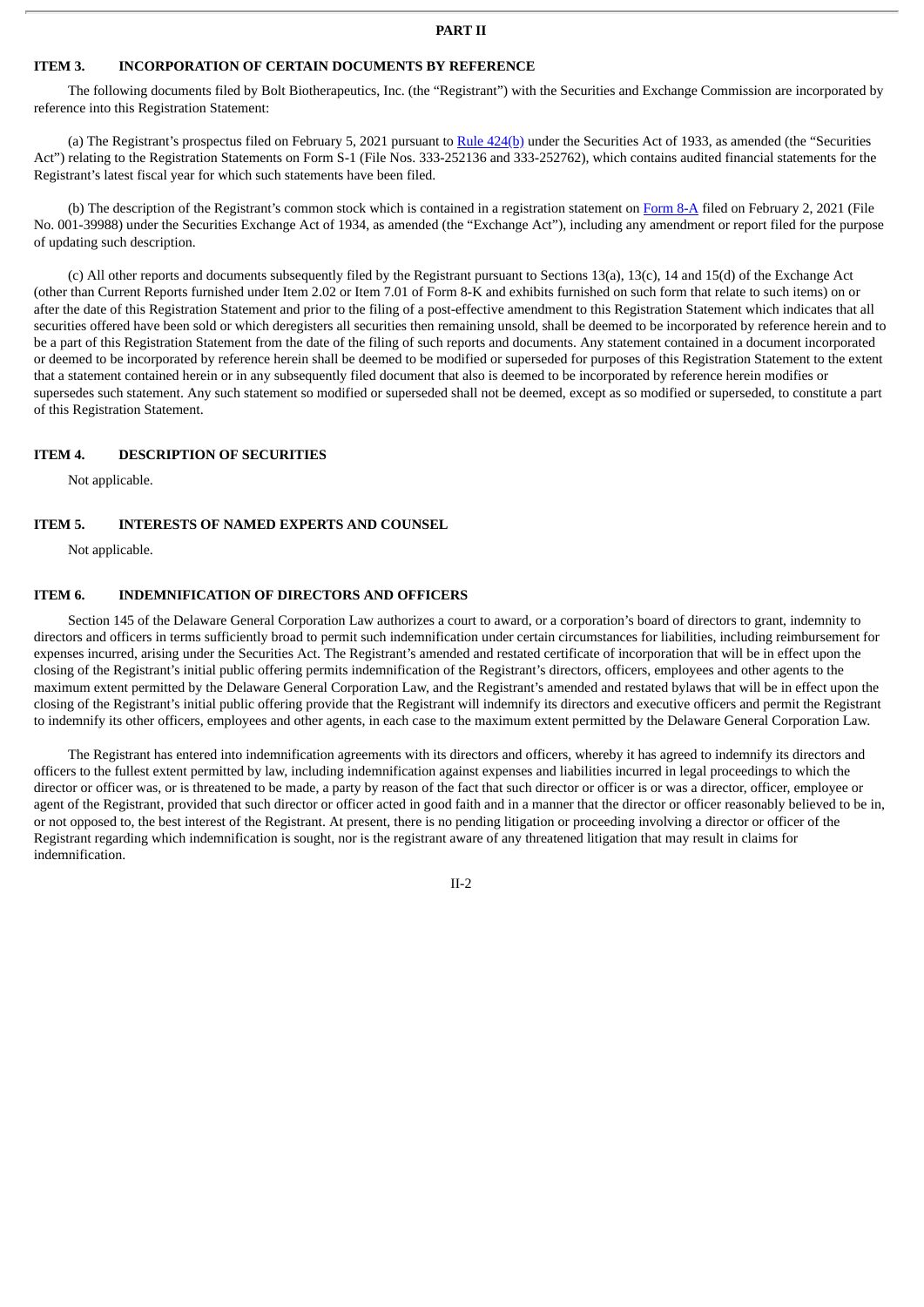The Registrant maintains insurance policies that indemnify its directors and officers against various liabilities arising under the Securities Act and the Exchange Act that might be incurred by any director or officer in his or her capacity as such.

#### **ITEM 7. EXEMPTION FROM REGISTRATION CLAIMED.**

Not applicable.

#### **ITEM 8. EXHIBITS**

| <b>Exhibit</b><br><b>Number</b> | <b>Description</b>                                                                                                                                            | <b>Incorporated by Reference</b> |                              |                |                    |
|---------------------------------|---------------------------------------------------------------------------------------------------------------------------------------------------------------|----------------------------------|------------------------------|----------------|--------------------|
|                                 |                                                                                                                                                               | <b>Schedule</b><br>Form          | <b>File</b><br><b>Number</b> | <b>Exhibit</b> | <b>Filing Date</b> |
| 4.1                             | Amended and Restated Certificate of Incorporation of the Registrant, as currently<br>in effect.                                                               | $S-1$                            | 333-252136                   | 3.1            | February 1, 2021   |
| 4.2                             | Form of Amended and Restated Certificate of Incorporation of the Registrant, to<br>be in effect upon the closing of the Registrant's initial public offering. | $S-1$                            | 333-252136                   | 3.2            | January 15, 2021   |
| 4.3                             | Amended and Restated Bylaws of the Registrant, as currently in effect.                                                                                        | $S-1$                            | 333-252136                   | 3.3            | January 15, 2021   |
| 4.4                             | Form of Amended and Restated Bylaws of the Registrant, to be in effect upon the<br>closing of the Registrant's initial public offering.                       | $S-1$                            | 333-252136                   | 3.4            | January 15, 2021   |
| 4.5                             | Form of common stock certificate of the Registrant.                                                                                                           | $S-1$                            | 333-252136                   | 4.1            | January 15, 2021   |
| $5.1*$                          | <b>Opinion of Cooley LLP.</b>                                                                                                                                 |                                  |                              |                |                    |
| $23.1*$                         | Consent of Cooley LLP (included in Exhibit 5.1).                                                                                                              |                                  |                              |                |                    |
| $23.2*$                         | Consent of PricewaterhouseCoopers LLP, independent registered public<br>accounting firm.                                                                      |                                  |                              |                |                    |
| $24.1*$                         | Power of Attorney (included on the signature page of this registration statement).                                                                            |                                  |                              |                |                    |
| 99.1                            | 2015 Equity Incentive Plan, as amended.                                                                                                                       | $S-1$                            | 333-252136                   | 10.2           | February 1, 2021   |
| 99.2                            | Forms of Option Agreement, Stock Option Grant Notice and Notice of Exercise<br>under the 2015 Equity Incentive Plan.                                          | $S-1$                            | 333-252136                   | 10.3           | January 15, 2021   |
| 99.3                            | 2021 Equity Incentive Plan.                                                                                                                                   | $S-1$                            | 333-252136                   | 10.4           | February 1, 2021   |
| 99.4                            | Forms of Option Agreement, Stock Option Grant Notice and Notice of Exercise<br>under the 2021 Equity Incentive Plan.                                          | $S-1$                            | 333-252136                   | 10.5           | February 1, 2021   |
| 99.5                            | Form of Restricted Stock Unit Grant Notice and Restricted Stock Unit Award<br>Agreement under the 2021 Equity Incentive Plan.                                 | $S-1$                            | 333-252136                   | 10.6           | February 1, 2021   |
| 99.6                            | 2021 Employee Stock Purchase Plan.                                                                                                                            | $S-1$                            | 333-252136                   | 10.7           | February 1, 2021   |

\* Filed herewith.

II-3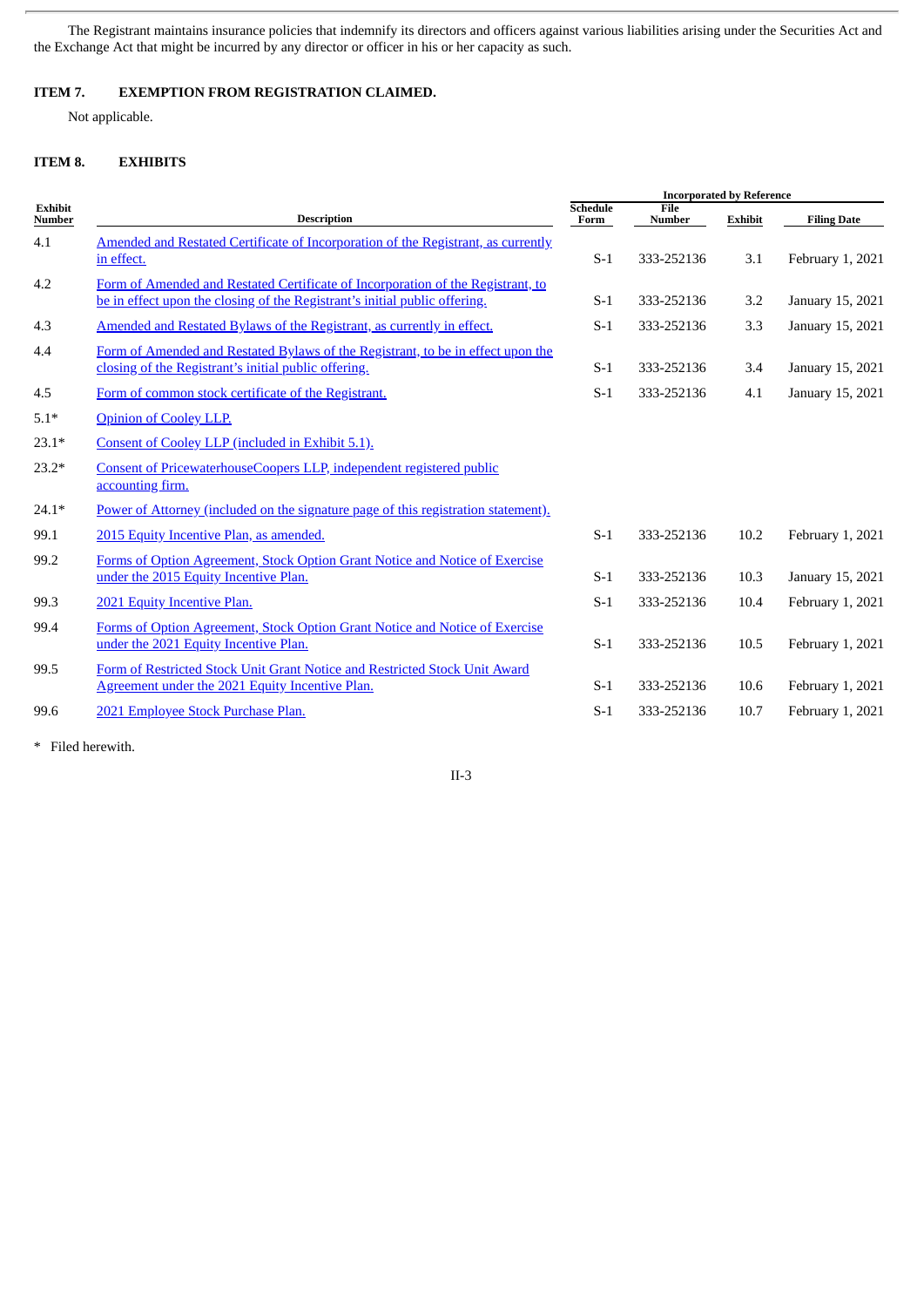#### **ITEM 9. UNDERTAKINGS**

1. The undersigned registrant hereby undertakes:

(a) To file, during any period in which offers or sales are being made, a post-effective amendment to this registration statement:

(i) To include any prospectus required by Section 10(a)(3) of the Securities Act;

(ii) To reflect in the prospectus any facts or events arising after the effective date of the registration statement (or the most recent post-effective amendment thereof) which, individually or in the aggregate, represent a fundamental change in the information set forth in the registration statement. Notwithstanding the foregoing, any increase or decrease in volume of securities offered (if the total dollar value of securities offered would not exceed that which was registered) and any deviation from the low or high end of the estimated maximum offering range may be reflected in the form of prospectus filed with the Commission pursuant to Rule 424(b) if, in the aggregate, the changes in volume and price represent no more than a 20% change in the maximum aggregate offering price set forth in the "Calculation of Registration Fee" table in the effective registration statement.

(iii) To include any material information with respect to the plan of distribution not previously disclosed in the registration statement or any material change to such information in the registration statement;

Provided, however, that paragraphs (a)(i) and (a)(ii) do not apply if the information required to be included in a post-effective amendment by those paragraphs is contained in reports filed with or furnished to the Commission by the registrant pursuant to Section 13 or Section 15(d) of the Exchange Act that are incorporated by reference in the registration statement.

(b) That, for the purpose of determining any liability under the Securities Act, each such post-effective amendment shall be deemed to be a new registration statement relating to the securities offered herein, and the offering of such securities at that time shall be deemed to be the initial bona fide offering thereof.

(c) To remove from registration by means of a post-effective amendment any of the securities being registered which remain unsold at the termination of the offering.

2. The undersigned registrant hereby undertakes that, for purposes of determining any liability under the Securities Act, each filing of the registrant's annual report pursuant to Section 13(a) or Section 15(d) of the Exchange Act (and, where applicable, each filing of an employee benefit plan's annual report pursuant to Section 15(d) of the Exchange Act) that is incorporated by reference in the Registration Statement shall be deemed to be a new registration statement relating to the securities offered herein, and the offering of such securities at that time shall be deemed to be the initial bona fide offering thereof.

3. Insofar as indemnification for liabilities arising under the Securities Act may be permitted to directors, officers and controlling persons of the registrant pursuant to the foregoing provisions, or otherwise, the registrant has been advised that in the opinion of the Securities and Exchange Commission such indemnification is against public policy as expressed in the Securities Act and is, therefore, unenforceable. In the event that a claim for indemnification against such liabilities (other than the payment by the registrant of expenses incurred or paid by a director, officer or controlling person of the registrant in the successful defense of any action, suit or proceeding) is asserted by such director, officer or controlling person in connection with the securities being registered, the registrant will, unless in the opinion of its counsel the matter has been settled by controlling precedent, submit to a court of appropriate jurisdiction the question whether such indemnification by it is against public policy as expressed in the Securities Act and will be governed by the final adjudication of such issue.

II-4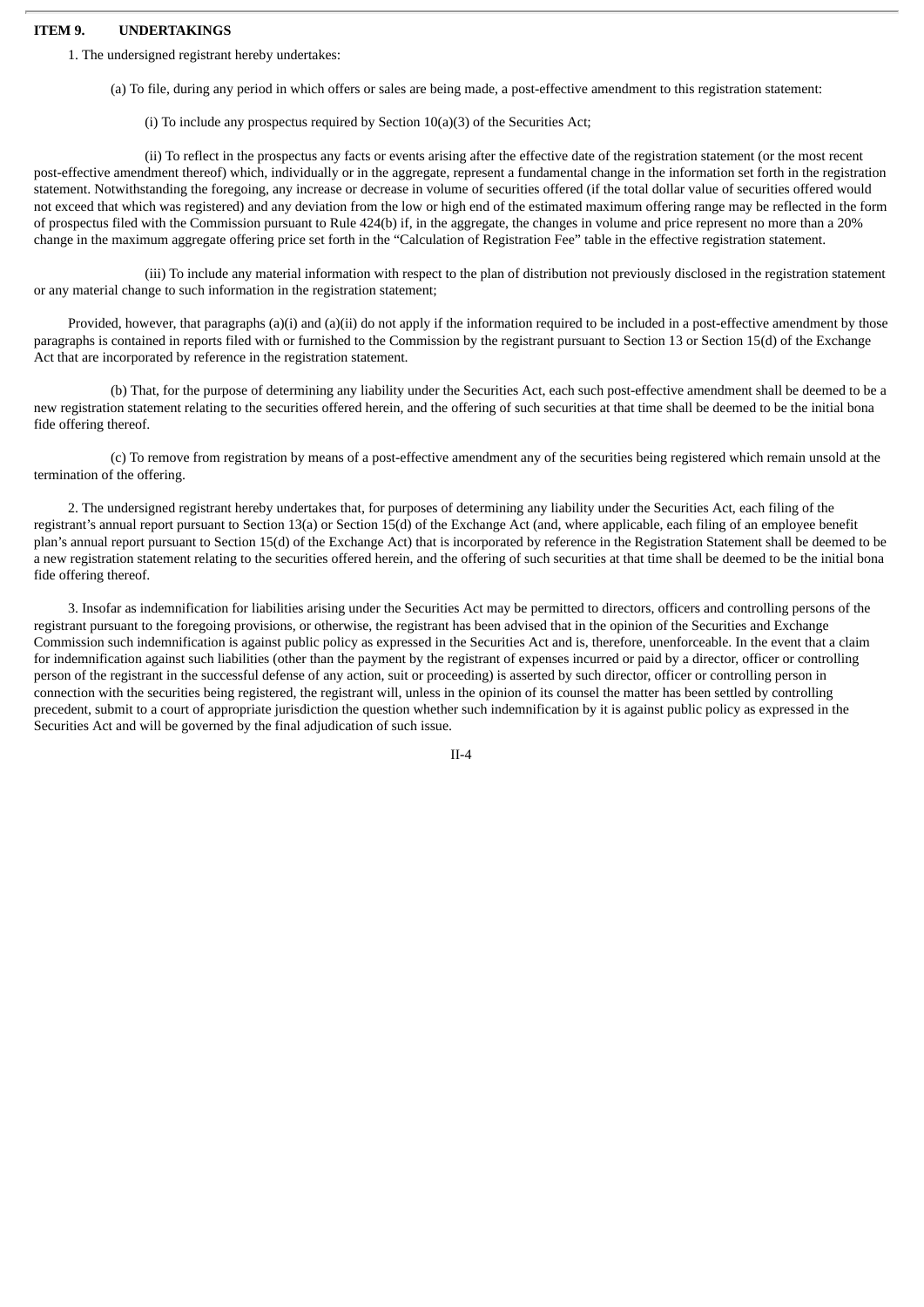#### **SIGNATURES**

Pursuant to the requirements of the Securities Act of 1933, as amended, the Registrant certifies that it has reasonable grounds to believe that it meets all of the requirements for filing on Form S-8 and has duly caused this Registration Statement to be signed on its behalf by the undersigned, thereunto duly authorized, in the City of Redwood City, State of California, on February 5, 2021.

#### **BOLT BIOTHERAPEUTICS, INC.**

By: /s/ Randall C. Schatzman, Ph.D. Randall C. Schatzman, Ph.D.

Chief Executive Officer and Director

#### **POWER OF ATTORNEY**

<span id="page-5-0"></span>KNOW ALL PERSONS BY THESE PRESENTS, that each person whose signature appears below constitutes and appoints Randall C. Schatzman, Ph.D. and William P. Quinn, and each of them, as his or her true and lawful attorneys-in-fact and agents, each with the full power of substitution, for him or her and in their name, place or stead, in any and all capacities, to sign any and all amendments to this Registration Statement (including post-effective amendments), and to file the same, with all exhibits thereto and other documents in connection therewith, with the Securities and Exchange Commission, granting unto said attorneys-in-fact and agents, and each of them, full power and authority to do and perform each and every act and thing requisite and necessary to be done in connection therewith, as fully to all intents and purposes as he or she might or could do in person, hereby ratifying and confirming all that said attorneys-in-fact and agents or any of them, or his, her or their substitute or substitutes, may lawfully do or cause to be done by virtue hereof.

Pursuant to the requirements of the Securities Act, this Registration Statement has been signed by the following persons in the capacities and on the dates indicated.

| <b>Signature</b>                                               | <b>Title</b>                                                                   | <b>Date</b>      |  |
|----------------------------------------------------------------|--------------------------------------------------------------------------------|------------------|--|
| /s/ Randall C. Schatzman, Ph.D.<br>Randall C. Schatzman, Ph.D. | Chief Executive Officer and Director<br>(Principal Executive Officer)          | February 5, 2021 |  |
| /s/ William P. Quinn<br>William P. Quinn                       | <b>Chief Financial Officer</b><br>(Principal Financial and Accounting Officer) | February 5, 2021 |  |
| /s/ Peter Moldt, Ph.D.<br>Peter Moldt, Ph.D.                   | Chairman of the Board of Directors                                             | February 5, 2021 |  |
| /s/ Edgar G. Engleman, M.D.<br>Edgar G. Engleman, M.D.         | <b>Director</b>                                                                | February 5, 2021 |  |
| /s/ James I. Healy, M.D.<br>James I. Healy, M.D.               | Director                                                                       | February 5, 2021 |  |
| /s/ Ashish Khanna, Ph.D.<br>Ashish Khanna, Ph.D.               | Director                                                                       | February 5, 2021 |  |
| /s/ Kathleen LaPorte<br>Kathleen LaPorte                       | <b>Director</b>                                                                | February 5, 2021 |  |
| /s/ Richard A. Miller, M.D.<br>Richard A. Miller, M.D.         | <b>Director</b>                                                                | February 5, 2021 |  |
| /s/ Mahendra G. Shah, Ph.D.<br>Mahendra G. Shah, Ph.D.         | Director                                                                       | February 5, 2021 |  |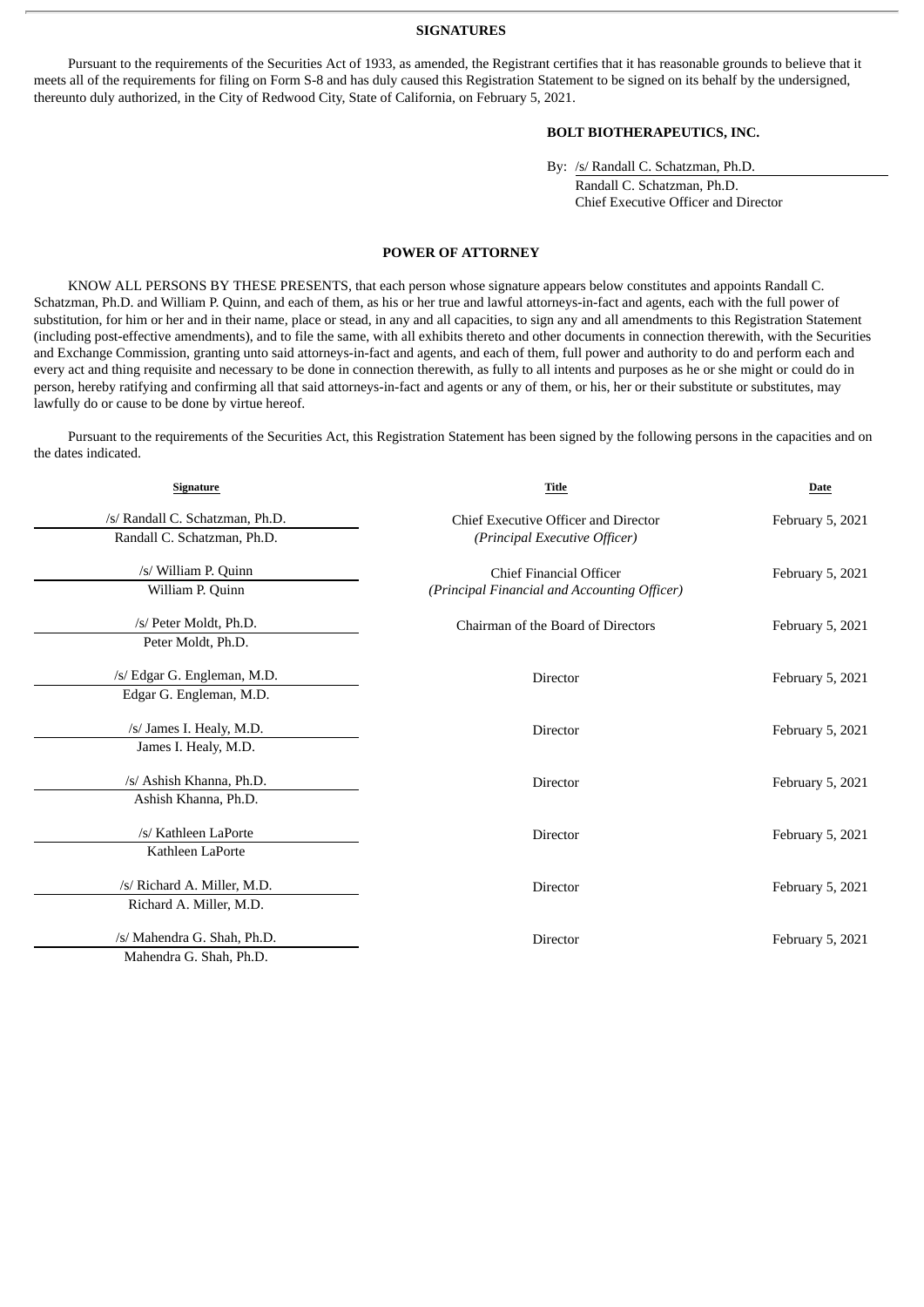<span id="page-6-0"></span>

John T. McKenna +1 650 843 5059 jmckenna@cooley.com

February 5, 2021

Bolt Biotherapeutics, Inc. 900 Chesapeake Drive Redwood City, CA 94063

#### Ladies and Gentlemen:

We have acted as counsel to Bolt Biotherapeutics, Inc., a Delaware corporation (the "*Company*"), in connection with the filing of a registration statement on Form S-8 (the "*Registration Statement*") with the Securities and Exchange Commission covering the offering of up to 12,347,881 shares of the Company's common stock, par value \$0.00001 per share (the "*Common Stock*"), consisting of (i) 3,852,881 shares of Common Stock issuable pursuant to the Company's 2015 Equity Incentive Plan, as amended (the "*2015 EIP*"), (ii) 8,075,000 shares of Common Stock issuable pursuant to the Company's 2021 Equity Incentive Plan (the "*2021 EIP*"), and (iii) 420,000 shares of Common Stock issuable pursuant to the Company's 2021 Employee Stock Purchase Plan (together with the Company's 2015 EIP and 2021 EIP, the "*Plans*").

In connection with this opinion, we have examined and relied upon (i) the Registration Statement and related prospectuses, (ii) the Company's Amended and Restated Certificate of Incorporation, as amended, and Amended and Restated Bylaws, each as currently in effect, (iii) the forms of the Company's Amended and Restated Certificate of Incorporation and Amended and Restated Bylaws, each of which is to be in effect immediately following the closing of the Company's initial public offering, in the forms filed as Exhibits 3.2 and 3.4, respectively, to the Company's Registration Statement on Form S-1 (No. 333-252136), (iv) the Plans and (v) originals or copies certified to our satisfaction of such records, documents, certificates, memoranda and other instruments as in our judgment are necessary or appropriate to enable us to render the opinion expressed below.

We have assumed the genuineness of all signatures, the authenticity of all documents submitted to us as originals, the conformity to originals of all documents submitted to us as copies, the accuracy, completeness and authenticity of certificates of public officials, and the due authorization, execution and delivery of all documents by all persons other than the Company where authorization, execution and delivery are prerequisites to the effectiveness thereof. As to certain factual matters, we have relied upon a certificate of an officer of the Company and have not independently verified such matters.

Our opinion is expressed only with respect to the General Corporation Law of the State of Delaware. We express no opinion to the extent that any other laws are applicable to the subject matter hereof and express no opinion and provide no assurance as to compliance with any federal or state securities law, rule or regulation.

On the basis of the foregoing, and in reliance thereon, we are of the opinion that the Shares, when sold and issued in accordance with the Plans, the Registration Statement and related prospectuses, will be validly issued, fully paid, and nonassessable (except as to shares issued pursuant to certain deferred payment arrangements, which will be fully paid and nonassessable when such deferred payments are made in full).

> Cooley LLP 3175 Hanover Street Palo Alto, CA 94304-1130 t: (650) 843-5000 f: (650) 849-7400 cooley.com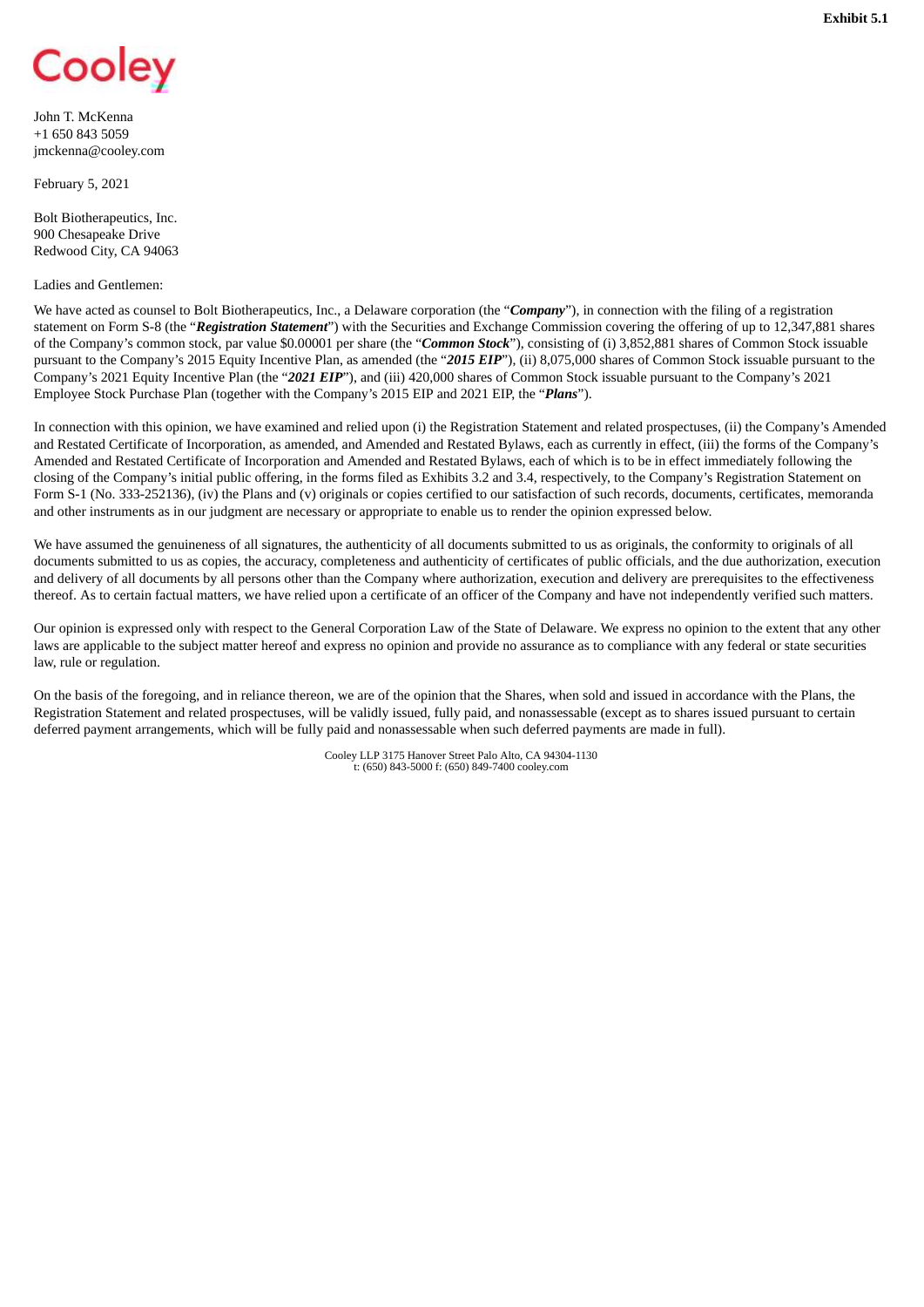

Bolt Biotherapeutics, Inc. February 5, 2021 Page Two

We consent to the filing of this opinion as an exhibit to the Registration Statement.

Sincerely,

Cooley LLP

By: /s/ John T. McKenna

John T. McKenna

Cooley LLP 3175 Hanover Street Palo Alto, CA 94304-1130 t: (650) 843-5000 f: (650) 849-7400 cooley.com